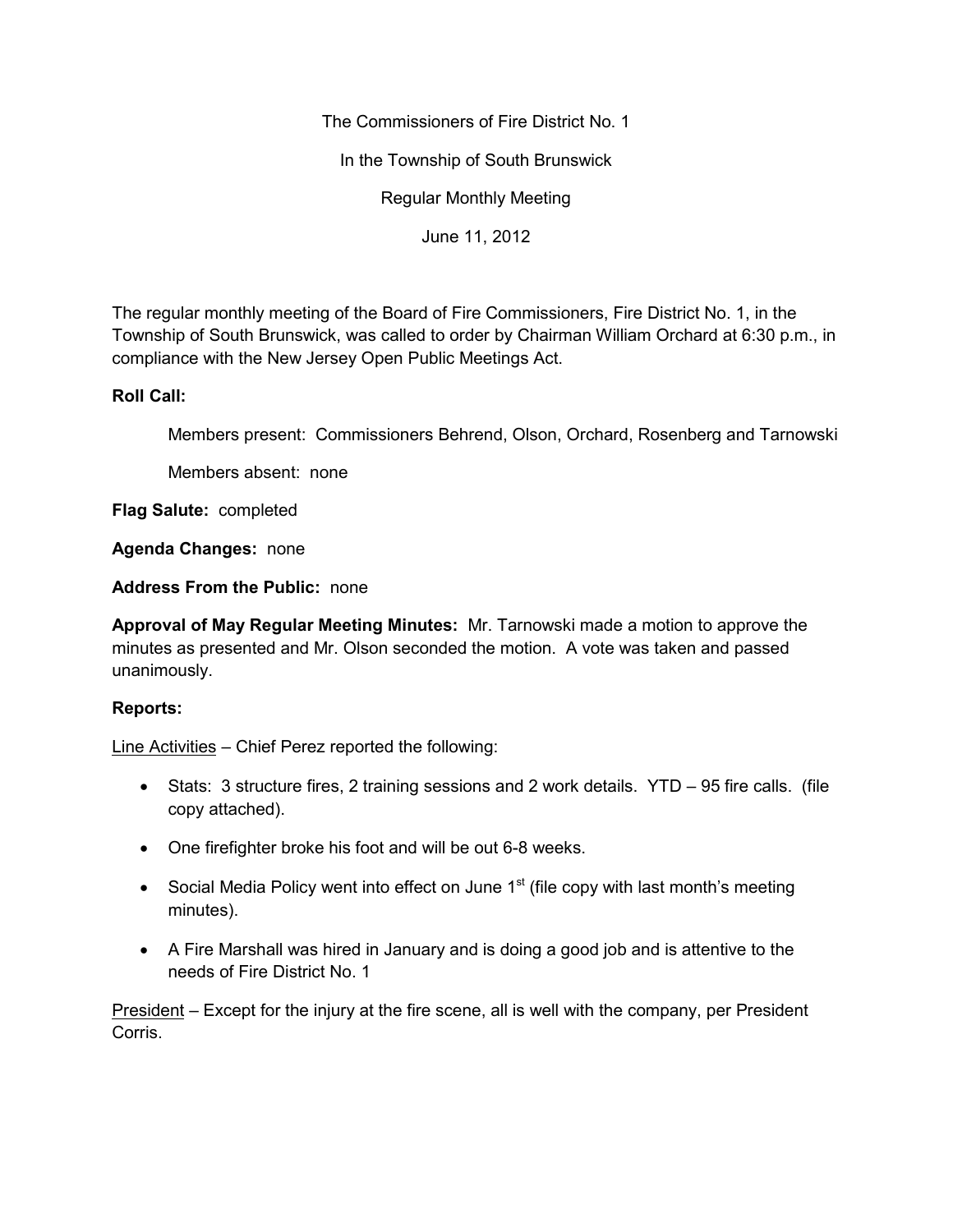Treasurer's Report/Voucher List – Mr. Rosenberg presented his report (file copy attached). He reported that the \$40K check for the Township has not been cut. Mr. Perez will check with the Township on the status and report back to the Board. Mr. Rosenberg stated that the account in Bank of America will be closed and the monies moved to Wells Fargo. Also, he noted that the Group Life Insurance account is way over budget and will need to be addressed later in the year. He stated that eliminating one of the Newsletter mailings will help the situation.

Mr. Olson questioned the status of the Rescue Squad's request for monies for new computers. Mr. Rosenberg stated that there are three options:

- 1. The Board purchases three computers and takes the money out of the Equipment Line Item (Chief Perez needs to agree to this).
- 2. The Board purchase only one computer (already agreed upon).
- 3. The Board purchase the one computer and then give them their \$5K stipend now, not at the end of the year. Mr. Perez stated the Squad had expressed concern that their stipend would be affected. He noted that purchase of computers and the stipend are really two different issues.

The Commissioners agreed to purchase one computer and re-visit the issue later in the year.

Mr. Rosenberg made a motion to spend \$4,280 for the computer and \$2,020 for the software and mounting brackets; Mr. Olson seconded the motion. A vote was taken and passed unanimously.

Mr. Olson made a motion to accept the Voucher List as presented and Mr. Behrend seconded the motion. A vote was taken and passed.

Secretary – Mr. Olson had nothing to report.

Fire Coordinator – Mr. Perez reported the following:

- 1. Truck 221's ladder rack was replaced; the A/C belt and fan belt on the Rescue Truck was replaced (under warranty); and the Ladder Truck has a nozzle problem, which will require replacement of the module.
- 2. The election was held last week at Station 23; Mr. Tarnowski was thanked for closing up at 8 p.m. Prior to the election, he and three kids from Senior Society cleaned the building. The Ladies Room sink's battery went and had to be replaced by Mr. Perez, the day of the election.
- 3. The Dumpster gate is broken; Mr. Perez will monitor the situation and Mr. Orchard will check it out also.